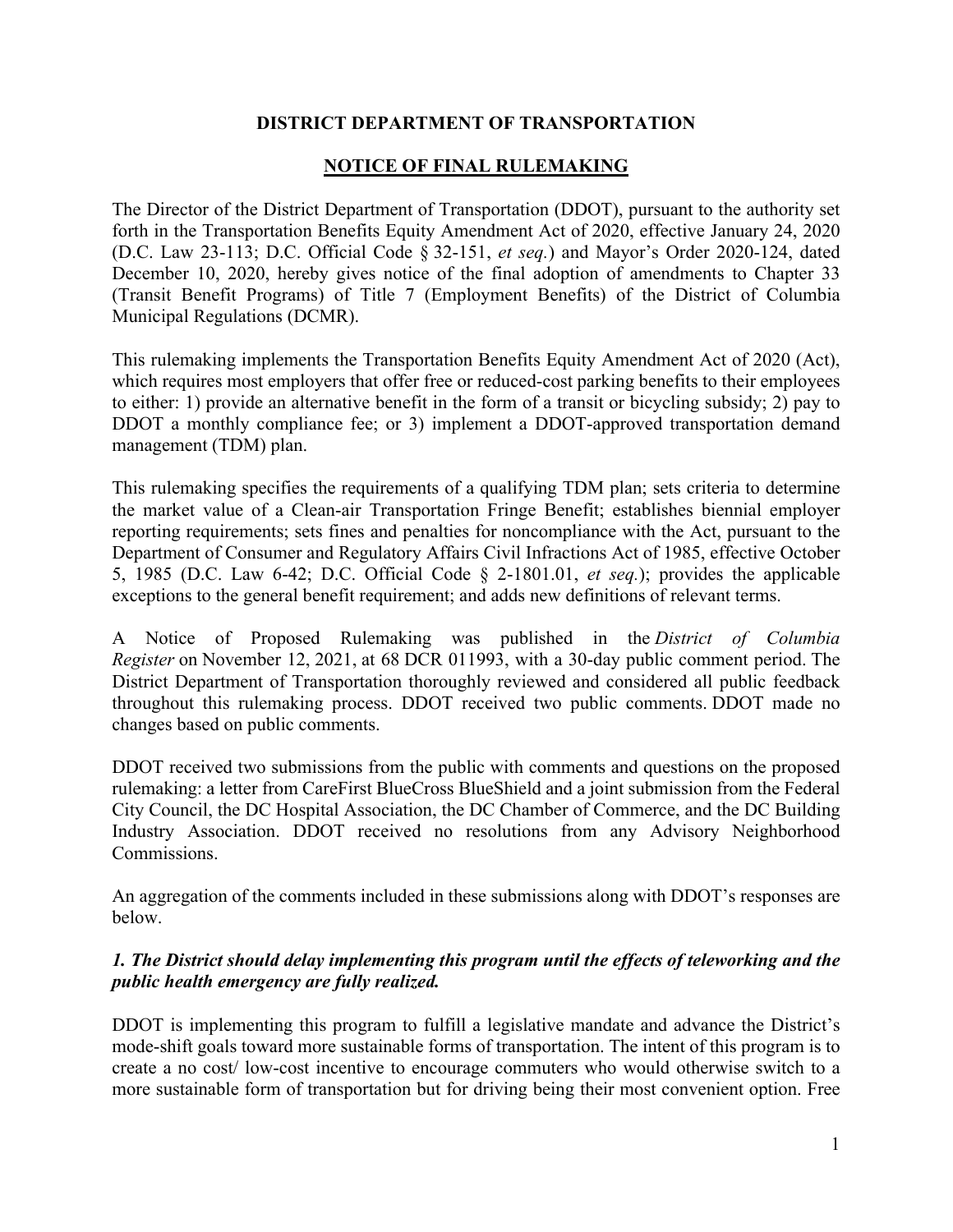or subsidized parking at work makes driving more convenient; therefore, this program provides those commuters with the option of converting that parking subsidy into a transportation subsidy at little to no cost on the part of the employer.

Now is an appropriate time to implement this program because employers and employees are contemplating how they will transition back to work in-person and can account for the requirements of this program in that process. As people return to work in-person, the potential exists for the number of single-occupancy vehicle commute trips to increase beyond pre-pandemic levels as people may see their vehicles as personal protective equipment. This potential does not comport with DDOT's mobility and sustainability goals; therefore, DDOT is implementing this program now to preclude the reversion to driving en masse. Implementing this program after employers have finalized a return-to-work policy would place an additional burden on employers and employees who would have to recalibrate their return-to-work policy to comply with this law.

# *2. Require covered employees to submit a form, provided by DDOT, to covered employers noticing their intent to accept the Clean Air Transportation fringe benefit. Failure to do so will constitute a refusal of the benefit.*

This recommendation was not incorporated because the enabling legislation places responsibility for offering the benefit on the covered employer rather than the employee. In addition, requiring that a qualified employee request the Clean-air Transportation Fringe Benefit in lieu of the parking space they are offered adds an additional barrier to forgoing the afforded parking benefit which this program is designed to encourage. DDOT will make a standardized form available on its website to employers to distribute to their covered employees.

### *3. Require DDOT to mail annual notice to covered employers which includes how DDOT calculated the market value of monthly parking spaces within .25 miles of the covered employer. The employer would then have 30 days to dispute the calculation. If DDOT fails to provide this notice, the covered employer would not be subject to the requirements of this program.*

This recommendation was not included because the methodology for how DDOT will calculate the market value of the parking benefit is outlined in the new section 7 DCMR  $\S$  3310. Disputes about the market value of the parking benefit will be resolved on a case-by-case basis between the employer and DDOT.

An employer seeking to dispute the valuation of the parking benefit may submit to DDOT evidence demonstrating that DDOT's original valuation was incorrect. In response, DDOT may amend the original valuation if the evidence is accepted.

# *4. Allow for an eight-month grace period before enforcement to allow covered employers to poll their workforce and submit their plans to DDOT.*

This suggestion was not specifically included in the regulations, but the grace period will be implemented in practice. Covered employers will have until the end of their current lease on parking or until January of 2023—whichever is later—to come into compliance with these regulations.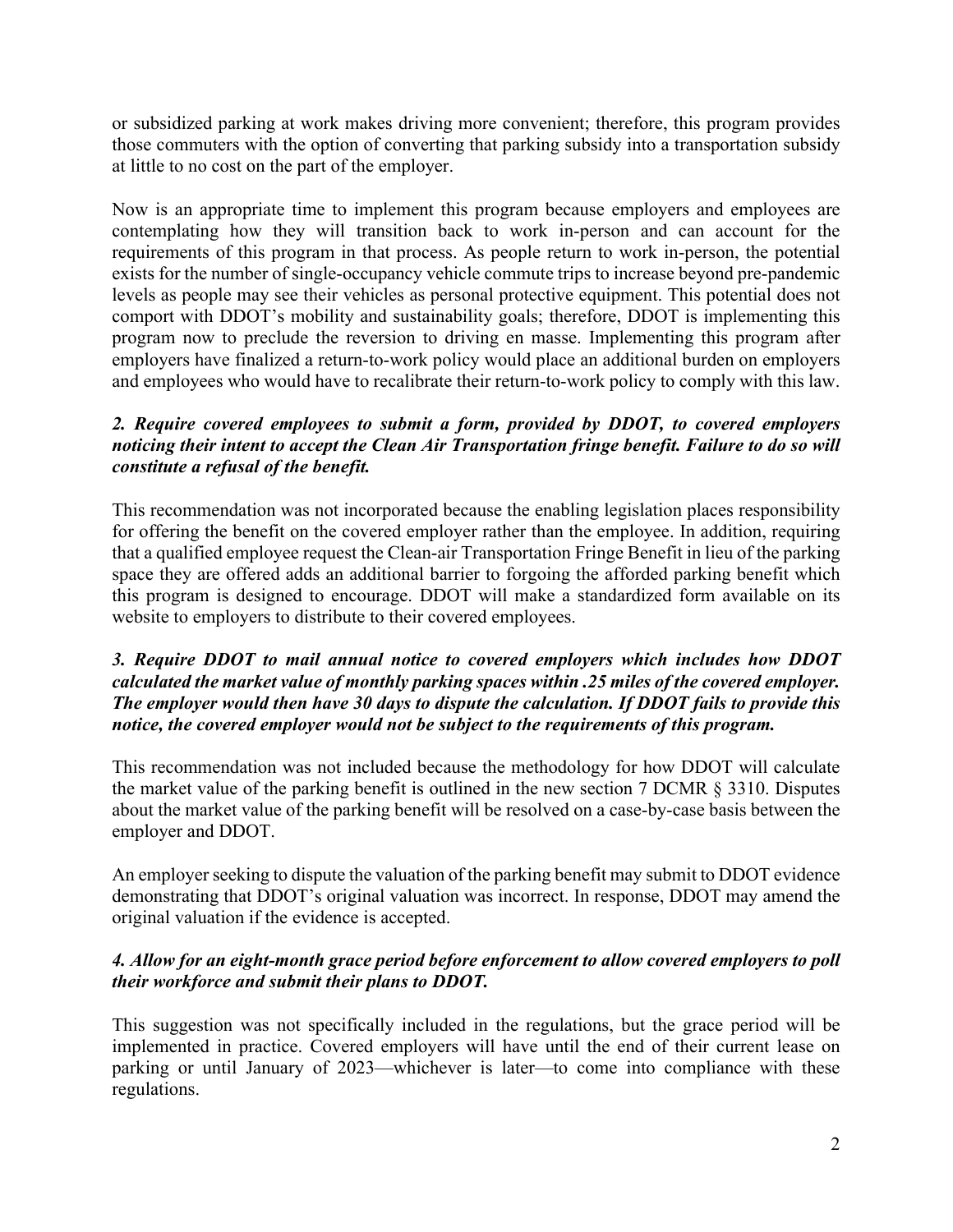# *5. How is the compliance fee calculated? Are covered employers fined for total number of employees? Is the compliance fee based on the number of parking spots or total number of employees in DC?*

The Clean Air Compliance Fee is calculated based on the number of employees who are offered a parking benefit but not the Clean-air Transportation Fringe Benefit—or additional healthcare benefits contribution or compensation—in lieu of it.

### *6. Given the greater prevalence of hybrid work models, will there be some adjustment available for employees who commute to the office only 1-3 days per week?*

A covered employee is not permitted to utilize a parking benefit on some days and the transit benefit on the remaining days because the enabling legislation prohibits an employee from accepting both, simultaneously. The valuation of the parking benefit and thus the fringe benefit owed to the covered employer is not affected by the covered employee's use of the parking benefit, so the parking and transit benefits cannot be prorated based on use.

With that said, the program allows a covered employer to be in compliance with the law by implementing a Transportation Demand Management Plan, in lieu of offering a Clean-air Transportation Fringe Benefit, which may include telework and hybrid work models.

### *7. Can an employee who accepts a Clean-air Transportation Fringe Benefit and normally takes the train or other public transportation be reimbursed by the employer for occasional parking if the employee, on a few occasions drives to the office and parks? Is the employee solely responsible for parking in this scenario?*

The employee is solely responsible for parking in this situation and the employer may not subsidize or reimburse the cost of parking in this situation. The enabling legislation prohibits an employee from accepting both the fringe benefit and a parking benefit. The bill defines "parking benefit" as:

*Personal motor vehicle parking, on or within 0.5 miles of the business premises and located in the District, offered to an employee, in addition to compensation, either directly by the employer or through an employer subsidy, for which the employee pays nothing or less than market value*.

In the scenario described, the occasional parking space would constitute a "parking benefit" and, therefore, cannot be accepted by the employee along with the Clean-air Transportation Fringe Benefit. However, an employer can consider having a daily parking rate for employees who need to drive to work occasionally. The employee would still need to pay the full daily rate.

# *8. Is the additional compensation and increased contribution to the employee's health coverage equal to the market value of the parking benefit taxable?*

The answer to this question depends on the benefits package offered by the employer to employees and how they chose to structure the additional compensation; however, a contribution to the employee's healthcare benefits could likely be made pre-tax and additional compensation would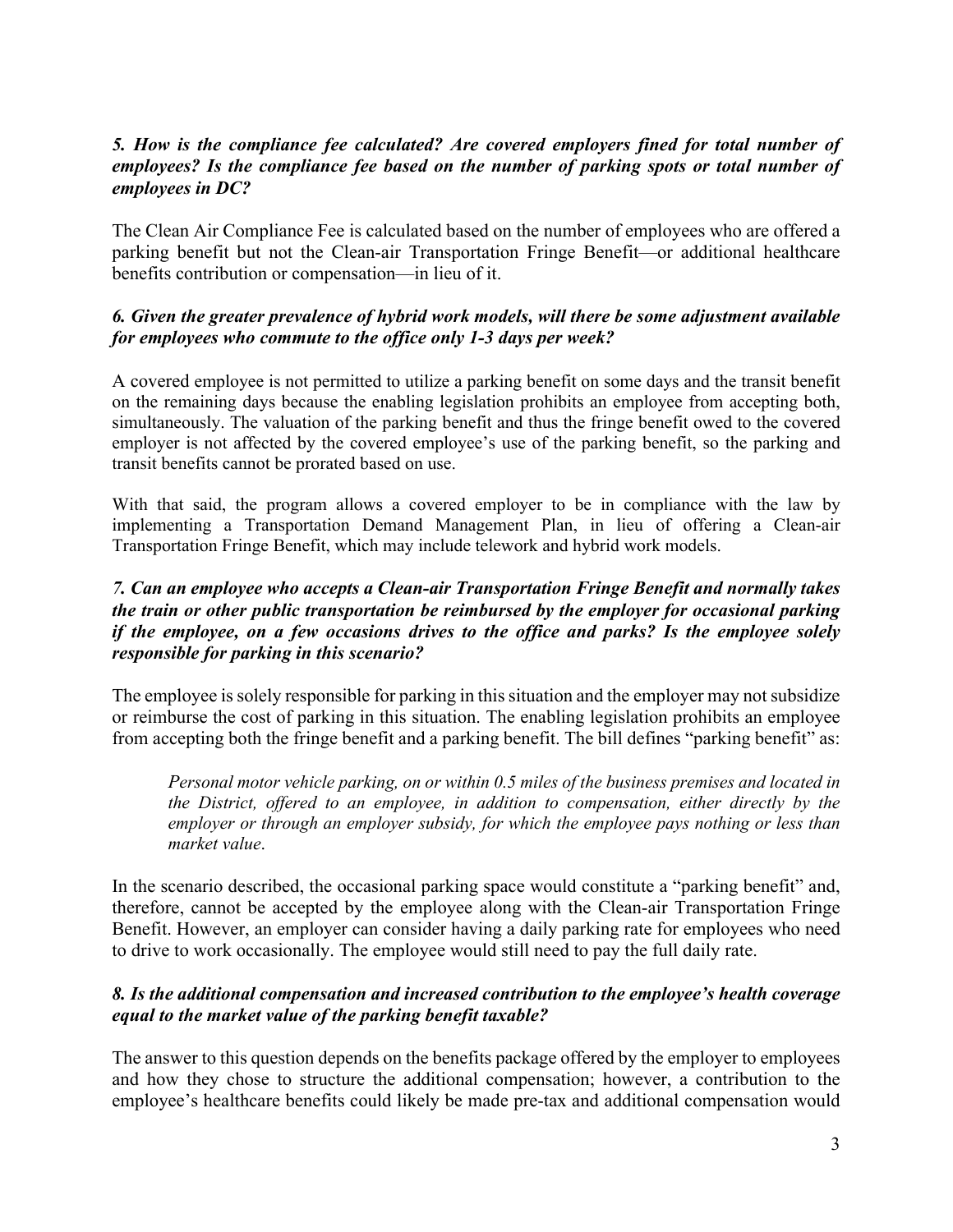likely be taxable. Any increase to the employee's compensation in any form would have to be made in compliance with section 132 of the Internal Revenue Code, approved July 18, 1984 (98 Stat. 877; 26 U.S.C. § 132).

# *9. Is the number of employees required to be surveyed based on the number of employees the covered employer has in the District?*

Yes. The size of the employer is determined by the number of employees in the District.

# *10. What does "that has been conducted in a manner acceptable to DDOT" mean? Can the employer conduct the survey itself or is an independent third party needed to do the survey? Will a simple SurveyMonkey be acceptable?*

DDOT will provide employers with a survey to distribute to employees to ensure uniformity among responses.

This language was included to assure the integrity of the program in the event that DDOT finds evidence that employee surveys were conducted in bad faith or contrary to best practices in survey methodology.

# *11. How will covered employers provide DDOT with their proposed strategy for reducing commuter trips by vehicle? Is DC Department of Transportation (DDOT) able to create a standard form/template for covered employers to submit this information?*

Yes, DDOT has a standardized form and process for employers to propose a TDM plan, in lieu of providing the Clean-air Transportation Fringe Benefit. This standardized form includes goals and strategies for reducing single-occupancy-vehicle commute trips. In accordance with §3309.2, upon receipt, DDOT will have 60 days to review the employer's proposed TDM plan and approve or provide feedback.

# *12. What is the benchmark time period for these metrics? When does this time period begin? Due to the current pandemic and the fact that most employees are not returning to the office full-time, parking is currently at 0%. From what point in time will DDOT analyze this reduction? Calendar year? Starting when the regs go into effect? Some other date?*

This question applies to covered employers opting to implement a TDM plan rather than offer the option of a Clean-air Transportation Fringe Benefit. The baseline number of commuter trips made by car from which the 10% annual reduction is measured is the number of vehicle commuters at the time of submission of the proposed TDM plan.

In the event that all or a vast majority of a covered employer's employees are teleworking and, therefore, not commuting by vehicle to their workplace, the covered employer would be considered in compliance with these regulations as, presumably, the number of employees commuting by single-occupancy vehicle would be below 25%. A covered employer opting to implement a TDM plan rather than provide the Clean-air Transportation Fringe Benefit would be considered out of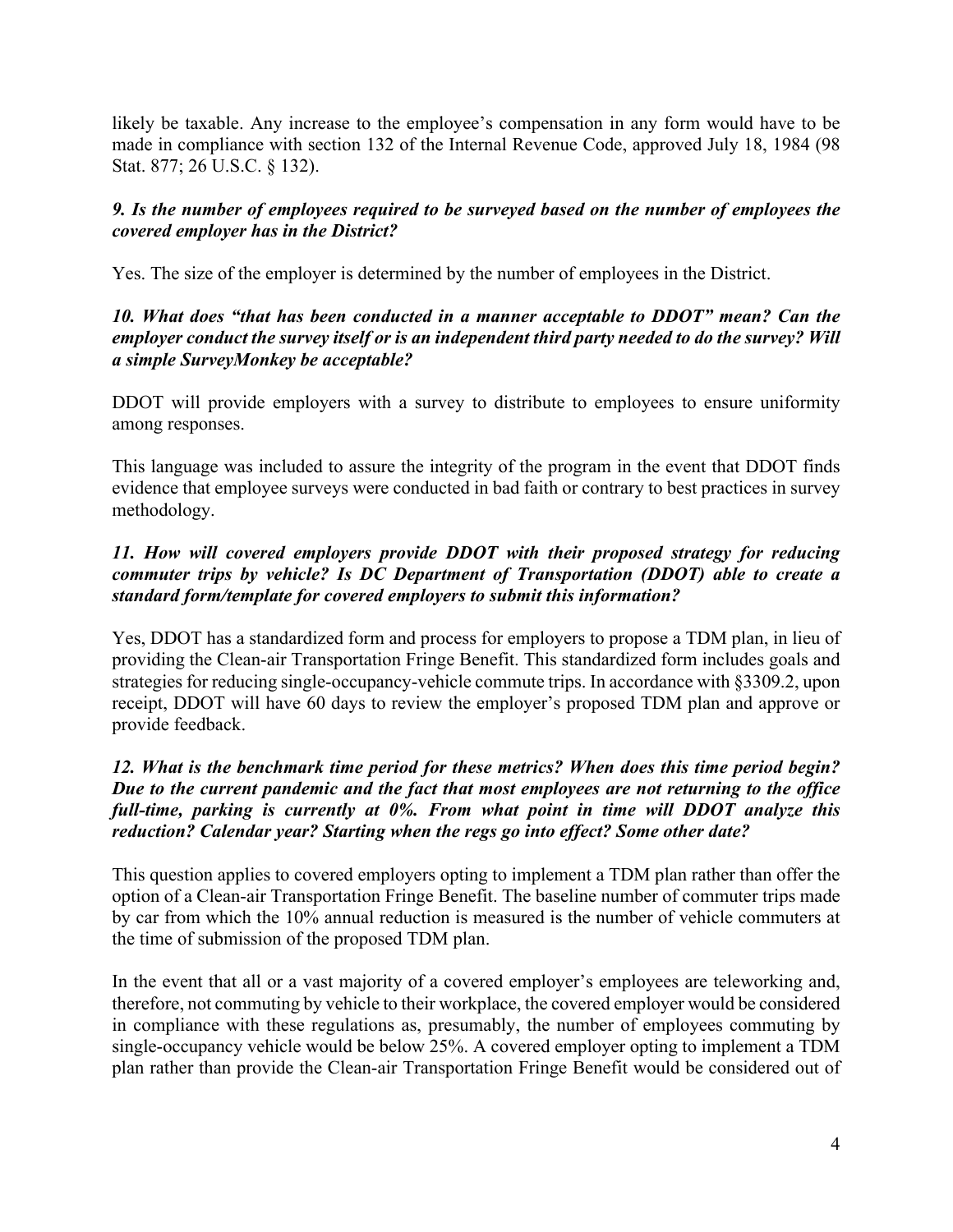compliance with these regulations if the percent of covered employees commuting by singleoccupancy vehicle rises above 25%.

Covered employers concerned that more than 25% of employees would commute by singleoccupancy vehicle as they return to work in-person may find that offering the Clean-air Transportation Fringe Benefit is a more feasible means of remaining in compliance.

# *13. Is the reduction in the number of employee commuter trips based on the number of parking spots the employer is currently leasing, the number of employees, or the number of commuter trips? What is the definition of an [employee] commuter trip?*

When a covered employer opts to implement a TDM plan over providing the Clean-air Transportation Fringe Benefit, the ultimate goal of an approved TDM plan is to reduce the number of employees commuting by single-occupancy vehicle and rideshare vehicle to 25% or less. The reduction in the number of employee commuter trips is based on the number of employees. One employee corresponds with one employee commuter trip.

# *14. Is DDOT able to create a standard mechanism to submit information/evidence that the employer is implementing the approved strategy to reduce vehicle trips to the site? Is DDOT able to provide a template for the annual data report 90 days before its due date?*

Yes. A template for data reporting and a standardized platform to submit evidence of implementation of the TDM plan will be made available on DDOT's website.

### *15. How will a covered employer's compliance with its approved TDM plan be audited? What information will need to be provided as part of an audit? Regulations should include a mechanism for this audit process. Reasonable notice should be provided to the employer and audit should be conducted during business hours only and be limited to only data pertaining to the commuter benefit/parking.*

In the event that an employer implementing a TDM plan is audited, DDOT will provide the employer notice of the audit and 30-days to respond to a request for documents and information, in a similar fashion to the review process captured in § 3309.5. Documents requested would be limited to information pertaining to the employer's commuter and parking benefits package but may vary depending on the reason for the audit.

# *16. The definition of market value should deduct the portion that employees pay, so it should only be based on the amount the employer pays for the parking.*

This recommendation was not incorporated because doing so would not reflect the market value of the space had the employee been financing their monthly parking individually. The enabling legislation requires that the market value of the parking benefit be equal to the price of monthly parking offered to the general public.

Section 2 of the enabling legislation states: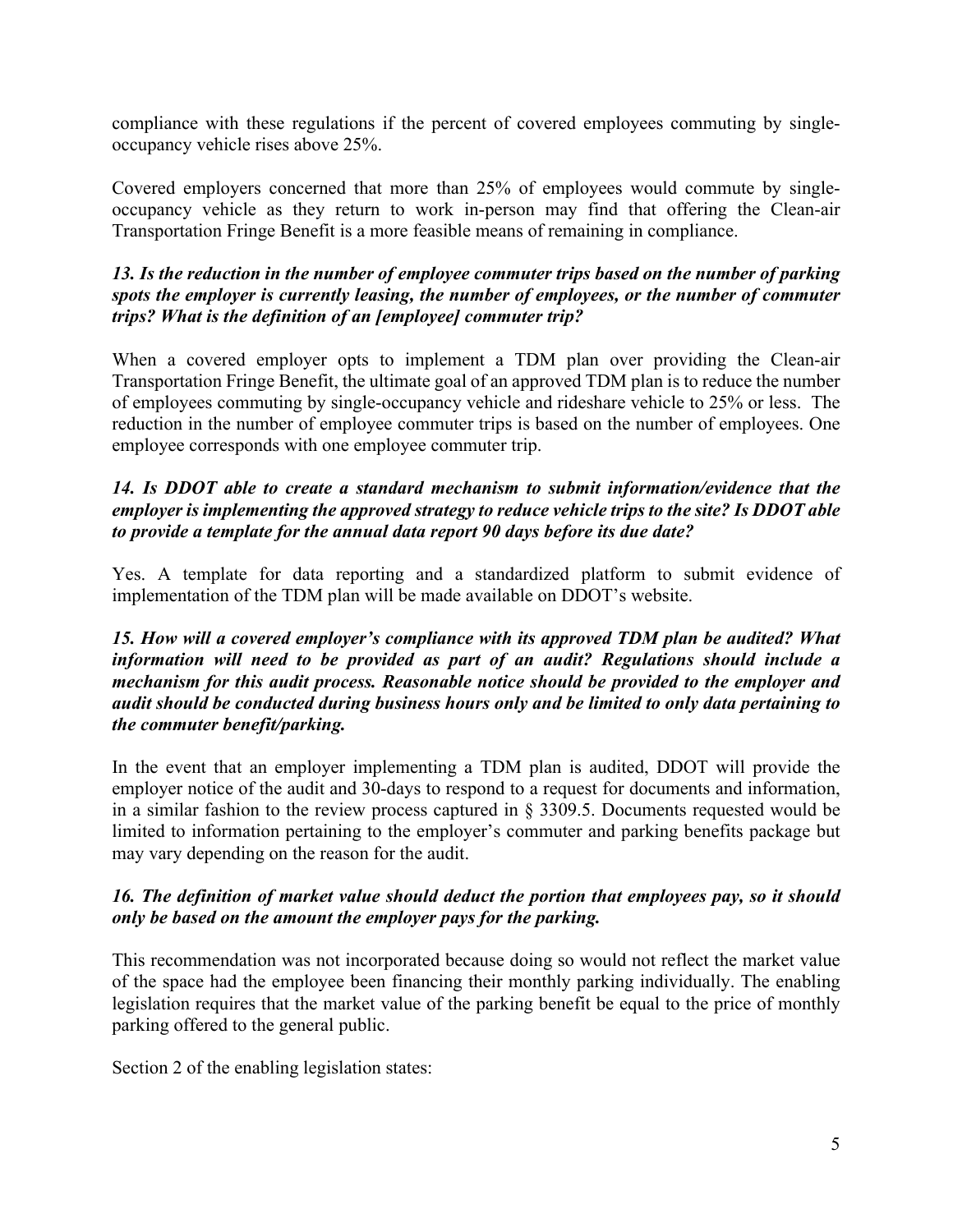*(e) For the purposes of this section, the market value of a parking benefit shall be: "(1) The publicly-advertised price of parking available for rent to the public at a privatelyowned parking facility within one-quarter mile of the business premises; or "(2) If there is no privately-owned parking facility within one-quarter mile of the employee's place of work that rents parking to the public, an amount determined pursuant to rules issued by the Department.*

Deducting the amount that the employees pay for the parking benefit would reflect, not the market value to an individual vehicle commuter, but the value to a large commercial tenant.

### *17. When do these regulations apply to covered employers who lease parking and whose lease agreements allow for extensions or continuations?*

These regulations apply to covered employers who lease parking at the end of the current lease's term regardless of whether that lease contemplates extensions. Relevant language in the enabling legislation is below.

*(2) If, before the applicability date of the Transportation Benefits Equity Amendment Act of 2020, passed on 2nd reading on April 7, 2020 (Enrolled version of Bill 23- 148), a covered employer leases the parking spot used by the employee who is offered a parking benefit, this section shall apply to the parking benefit at the end of the current lease term,*  regardless of whether the lease agreement contemplated extensions beyond the current *lease term.*

# *18. Does the reduction required by the Transportation Demand Management (TDM) plan have to be implemented by the end of the lease term?*

No. Before the end of the lease term or January 15, 2023, whichever is later, the employee will be required to offer the Clean-air Transportation Fringe Benefit or begin implementing a TDM plan approved by DDOT.

# *19. Does parking benefit mean the net amount between the parking cost minus the amount the employee pays?*

The parking benefit includes both free and subsidized parking offered by the employer. Section  $2(a)$  of the enabling legislation defines parking benefit as:

*Personal motor vehicle parking, on or within 0.5 miles of the business premises and located in the District, offered to an employee, in addition to compensation, either directly by the employer or through an employer subsidy, for which the employee pays nothing or less than market value.*

*20. What constitutes an employee who is required to use their personal vehicle for regular performance of their work?*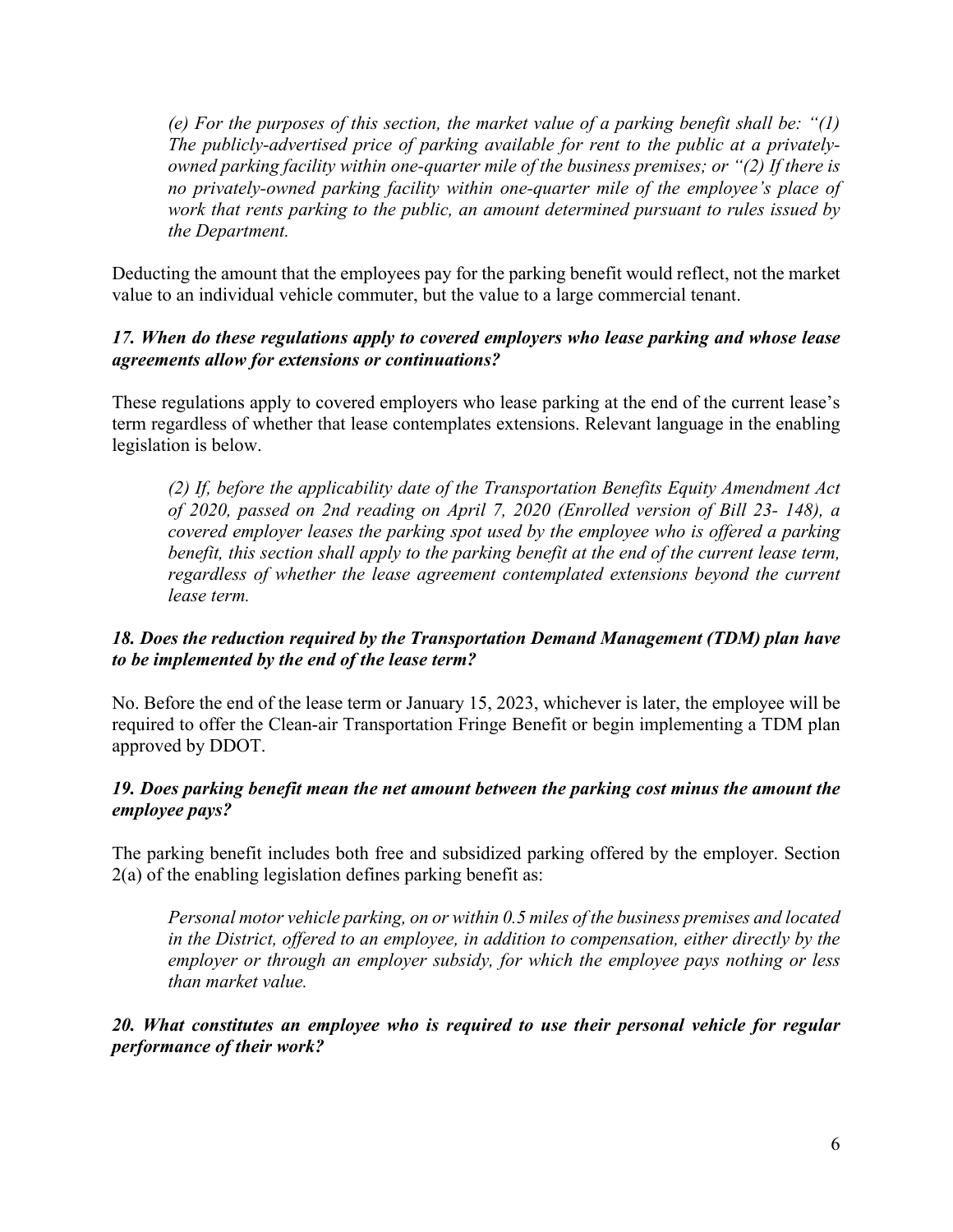This exemption applies to employers for whom a personal vehicle is necessary for employees to perform their job function. The question of to whom this applies will be answered on a case-bycase basis. Qualifying examples often cited by the Committee on Transportation and the Environment include delivery and taxi services, housekeepers, and home health aide providers. Employees offered a take-home company vehicle whose job function does not require a personal vehicle do not fall into this category.

The Director adopted the rules as final on February 8, 2022. The rules will take effect upon publication of this notice in the *District of Columbia Register*.

# **Chapter 33, TRANSIT BENEFIT PROGRAMS, of Title 7, EMPLOYMENT BENEFITS, of the DCMR is amended as follows:**

#### **Section 3300, PURPOSE AND SCOPE, is amended as follows:**

#### **Subsection 3300.1 is amended to read as follows:**

3300.1 The purpose of this chapter is to establish standards and procedures for the implementation of Title III-A of the Sustainable DC Omnibus Amendment Act of 2014, effective December 17, 2014 (D.C. [Law 20-142;](https://1.next.westlaw.com/Link/Document/FullText?findType=l&pubNum=1077005&cite=UUID(I800C7E4021-E411E49186F-65192E642E3)&originatingDoc=NED49E2D0C31611E9AB71DB2D18571BAB&refType=SL&originationContext=document&transitionType=DocumentItem&contextData=(sc.Category)) D.C. [Official Code § 32-](https://1.next.westlaw.com/Link/Document/FullText?findType=L&pubNum=1000869&cite=DCCODES32-151&originatingDoc=NED49E2D0C31611E9AB71DB2D18571BAB&refType=LQ&originationContext=document&transitionType=DocumentItem&contextData=(sc.Category)) [151](https://1.next.westlaw.com/Link/Document/FullText?findType=L&pubNum=1000869&cite=DCCODES32-151&originatingDoc=NED49E2D0C31611E9AB71DB2D18571BAB&refType=LQ&originationContext=document&transitionType=DocumentItem&contextData=(sc.Category)) *et seq*.) (the "Act") and the Transportation Benefits Equity Amendment Act of 2020, effective June 24, 2020 (D.C. Law 20-113; D.C. Official Code, § 32-152.01 *et seq.)*.

#### **Section 3302, PENALTIES AND FINES, is amended as follows:**

#### **Subsection 3302.4 is added to read as follows:**

- 3302.4 The following persons shall be subject to civil fines and penalties pursuant to the Transportation Benefits Equity Amendment Act of 2020, effective January 24, 2020 (D.C. Law 23-113; D.C. Official Code § 32-151 *et seq.*) and the Department of Consumer and Regulatory Affairs Civil Infractions Act of 1985, effective October 5, 1985 (D.C. Law 6-42; D.C. Official Code § 2-1801.01 *et seq.* (2016 Repl. & 2018 Supp.)):
	- (a) A covered employer who fails to comply with the provisions of  $\S 3307.1$ ;
	- (b) A covered employer who fails to comply with the reporting requirement in § 3311; or
	- (c) A covered employee who fails to comply with § 3307.2.

**A new section 3307, CLEAN-AIR TRANSPORTATION FRINGE BENEFIT: REQUIREMENTS, is added to read as follows:**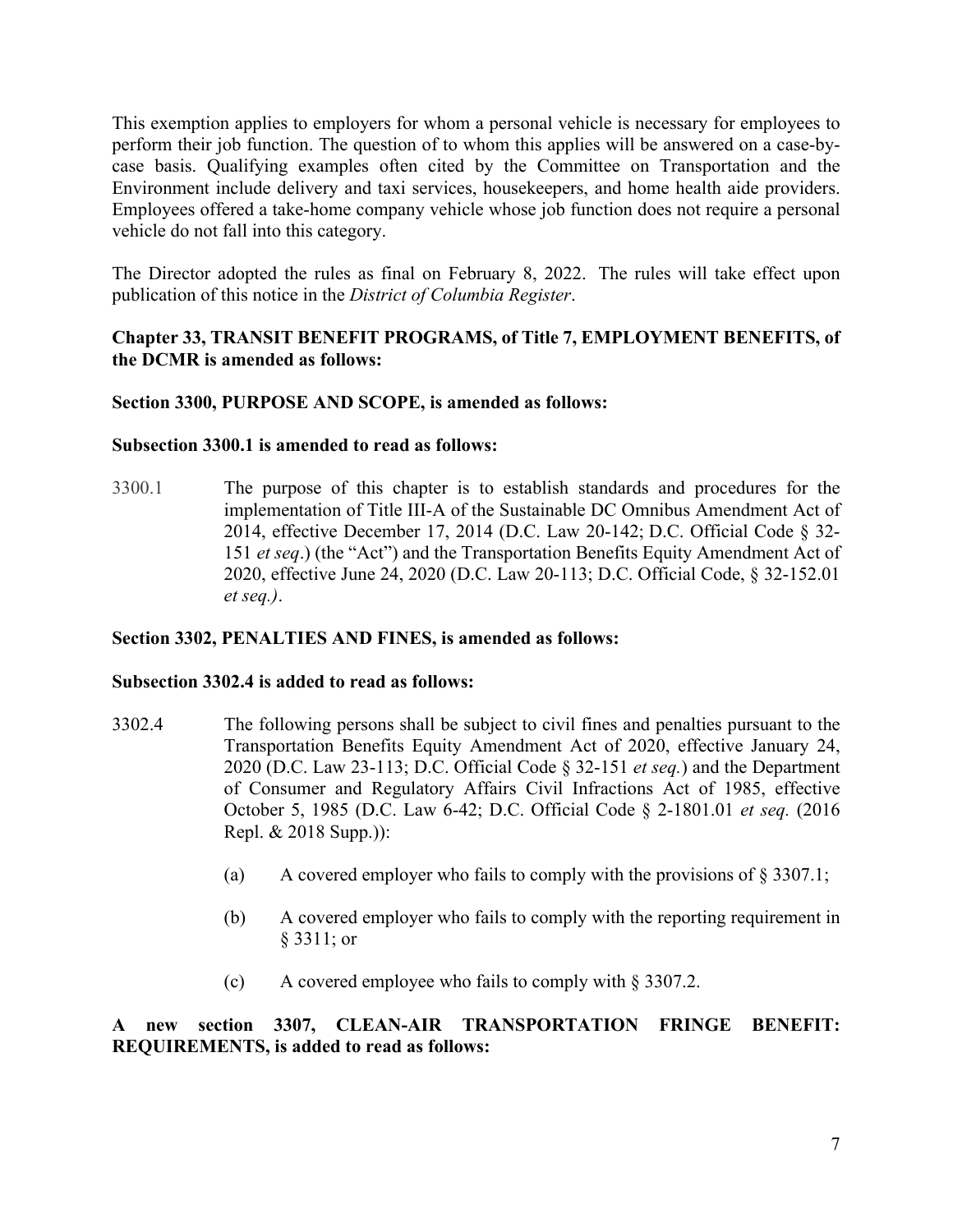- 3307.1 Except as provided in § 3312, a covered employer that offers a parking benefit to an employee shall:
	- (a) Offer the employee a Clean-air Transportation Fringe Benefit in an amount equal to or greater than the monthly market value of the parking benefit offered to the employee;
	- (b) Pay to DDOT a Clean Air Compliance fee of \$100 per month per employee who is offered a parking benefit; or
	- (c) Implement a transportation demand management plan that meets the standards set forth in § 3309.
- 3307.2 A covered employee's acceptance of the Clean-air Transportation Fringe Benefit shall constitute a refusal of the parking benefit offered by the covered employer.
- 3307.3 A covered employee shall not concurrently accept or use a Clean-air Transportation Fringe Benefit and a parking benefit offered by the covered employer.

### **A new section 3308, CLEAN-AIR TRANSPORTATION FRINGE BENEFIT: PROCEDURES, is added to read as follows:**

- 3308.1 An employee who accepts a Clean-air Transportation Fringe Benefit shall, using the Clean-air Transportation Fringe Benefit worksheet made available by DDOT, estimate the amount of the Clean-air Transportation Fringe Benefit that the employee will use each month and provide that estimate to his or her employer.
- 3308.2 An employee may amend the estimate provided to his or her employer in accordance with § 3308.1 not more than once every twelve (12) months.
- 3308.3 If the estimate provided pursuant to this section is less than the Clean-air Transportation Fringe Benefit offered to the employee pursuant to  $\S 3307.1(a)$ , the covered employer shall provide the employee with one of the following in an amount that, when combined with the estimate is equal to the Clean-air Transportation Fringe Benefit offered to the employee:
	- (a) Additional compensation;
	- (b) An increased contribution to the employee's health coverage;
	- (c) A combination of (a) and (b) of this subsection.

#### **A new section 3309, CLEAN-AIR TRANSPORTATION FRINGE BENEFIT: TRANSPORTATION DEMAND MANAGEMENT PLAN REQURIEMENTS, is added to read as follows:**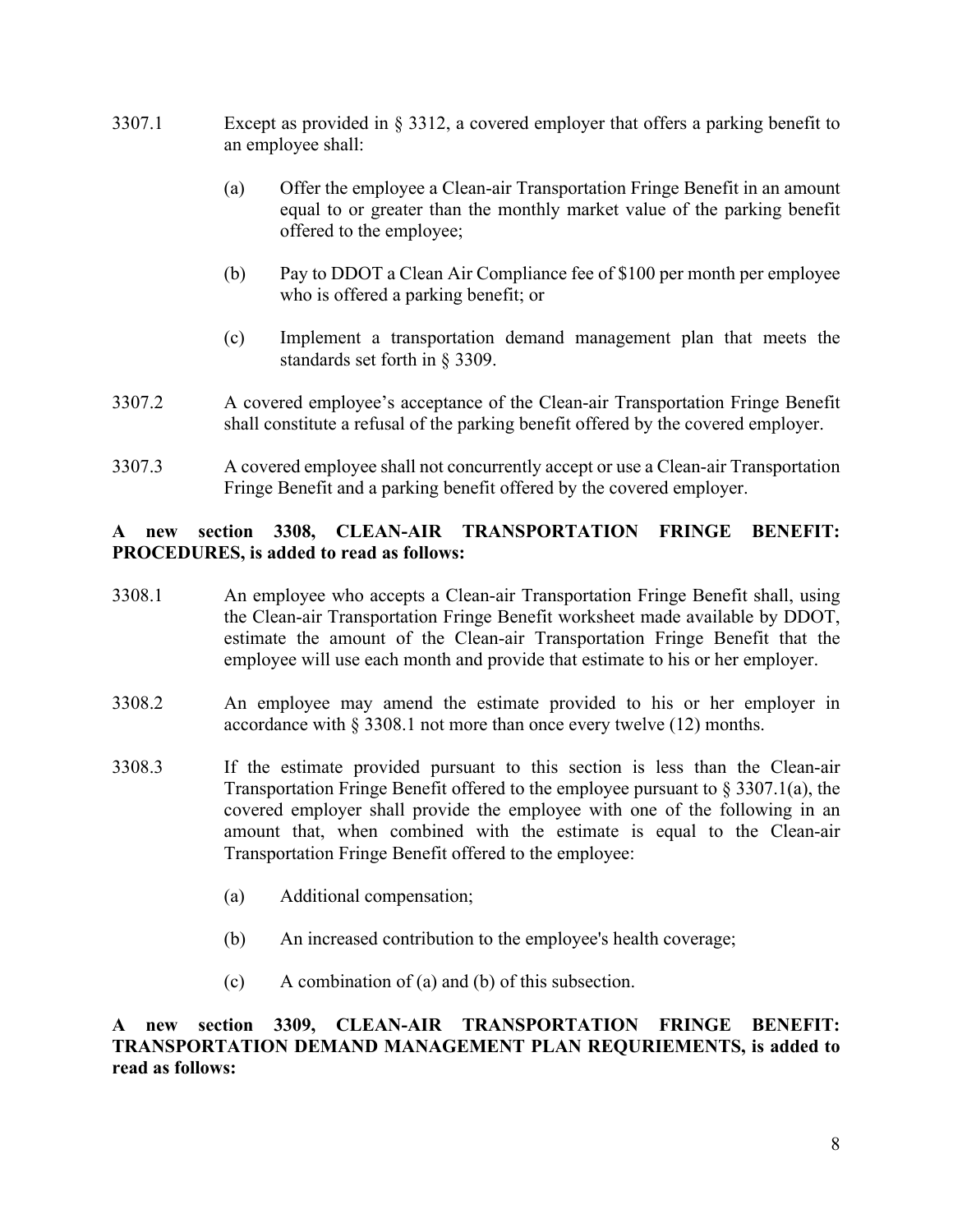- 3309.1 To comply with  $\S 3307.1(c)$ , a covered employer shall submit to DDOT a proposed transportation demand management (TDM) plan, in a format provided by DDOT, which includes the following information:
	- (a) The total number of employees at work locations within the District;
	- (b) The number of employees currently receiving parking benefits subject to this chapter;
	- (c) Results of a survey of the commute modes used by its employees, to include driving, carpooling, for-hire vehicles, public transportation, walking, and biking, that has been conducted in a manner acceptable to DDOT. For covered employers with:
		- (1) Fewer than fifty (50) employees, survey results must comprise responses from at least ninety percent (90%) of employees;
		- (2) Between fifty (50) and ninety-nine (99) employees, survey results must comprise responses from at least eighty-four percent (84%) of employees;
		- (3) Between one hundred (100) and two hundred and forty-nine (249) employees, survey results must comprise responses from at least seventy percent (70%) of employees;
		- (4) Between two hundred and fifty (250) and four hundred and ninetynine (499) employees, survey results must comprise responses from at least fifty percent (50%) of employees;
		- (5) Between five hundred (500) and nine hundred and ninety-nine (999) employees, survey results must comprise responses from at least thirty-seven percent (37%) of employees
		- (6) One thousand (1000) employees or more, survey results must comprise responses from at least twenty percent (20%) of employees.
	- (d) A plan that lists reasonable strategies and a timeline for reducing the number of employees' commuter trips made by car by at least 10% from the previous year, until 25% or less of employees' commuter trips are made by car, including for-hire vehicles; and
	- (e) Any other information DDOT deems necessary to evaluate the feasibility of a proposed TDM plan.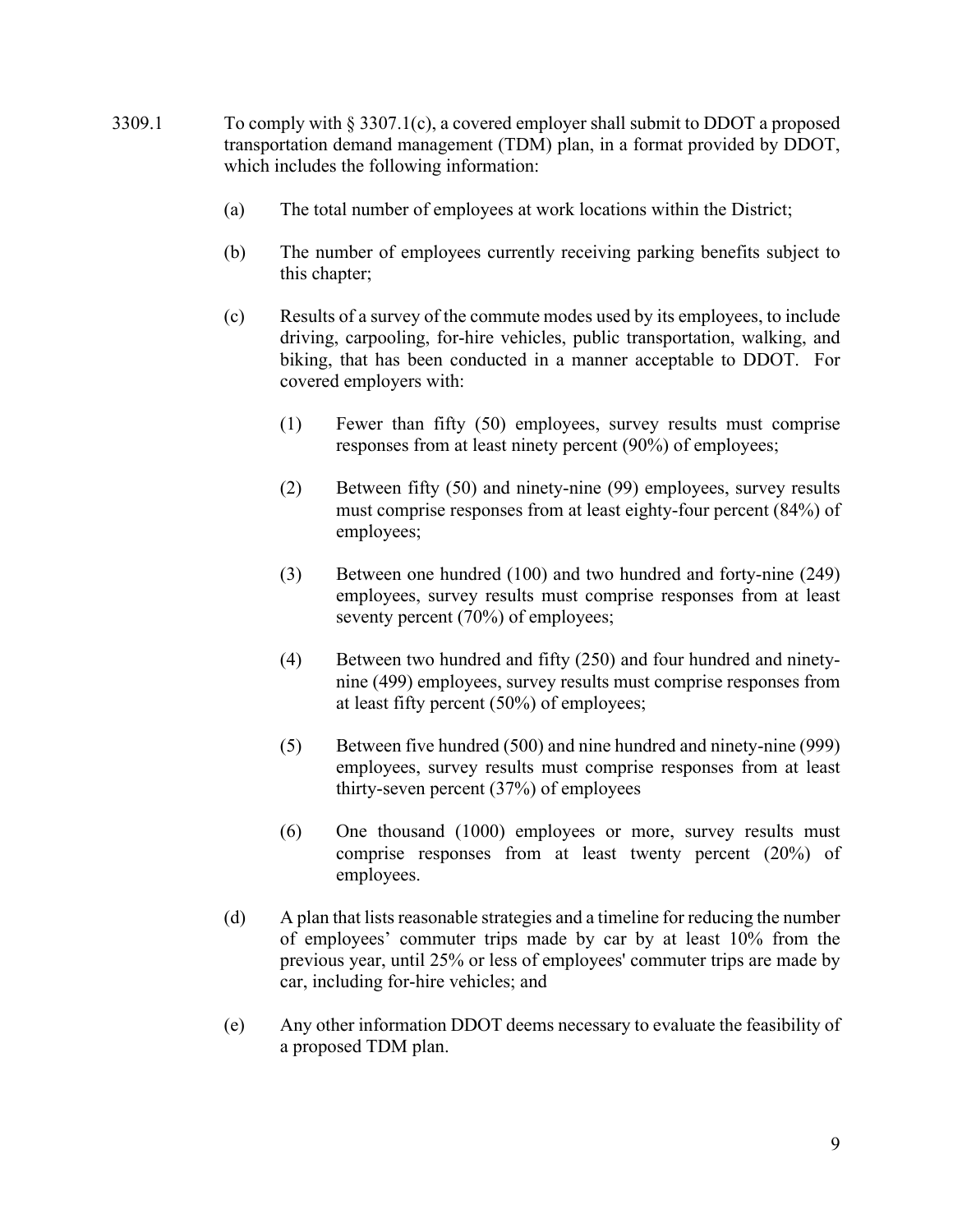- 3309.2 DDOT shall review a submitted TDM plan and provide the covered employer with a determination within sixty (60) calendar days of receipt.
- 3309.3 If DDOT determines that the proposed TDM plan meets the requirements of this section, DDOT shall approve the proposed TDM plan.
- 3309.4 Within ninety (90) calendar days of the approval of its TDM plan, a covered employer shall provide DDOT with evidence demonstrating the employer's implementation of the plan in accordance with  $\S 3307.1(c)$ . Satisfactory evidence may include proof of enrollment in WMATA's SmartBenefits program, or an employer's notifications to its employees concerning transit options and benefits.
- 3309.5 If DDOT determines that a proposed TDM plan does not meet the requirements of this section, DDOT shall provide the covered employer with a notice of disapproval that includes a brief description of the deficiencies in the plan, and an opportunity to amend and resubmit the proposed TDM plan within thirty (30) calendar days of the issuance of the notice.
- 3309.6 If DDOT determines that a proposed TDM plan that has been amended and resubmitted in accordance with § 3309.5 fails to meet the requirements of this section, the covered employer shall:
	- (a) Begin offering a Clean-air Transportation Fringe Benefit to employees; or
	- (b) Begin paying the Clean Air Compliance fee in accordance with § 3307.1(b).
- 3309.7 By January 15 of each year, a covered employer with an approved TDM plan shall submit to DDOT an annual data report, on a form provided by DDOT, on the actual commute mode share of the covered employer's employees during the previous calendar year.
- 3309.8 DDOT shall audit a covered employer's compliance with its approved TDM plan annually.
- 3309.9 If DDOT determines that a covered employer has failed to comply with its approved TDM plan, the covered employer shall have an additional one hundred and eighty (180) calendar days to comply with the requirements of the TDM plan for the previous year.
- 3309.10 A covered employer who submits a proposed TDM plan pursuant to this section shall not be subject to the requirements in § 3307.1 unless DDOT informs the covered employer that:
	- (a) A proposed TDM plan that was amended and resubmitted in accordance with § 3309.5 failed to meet the requirements of this section;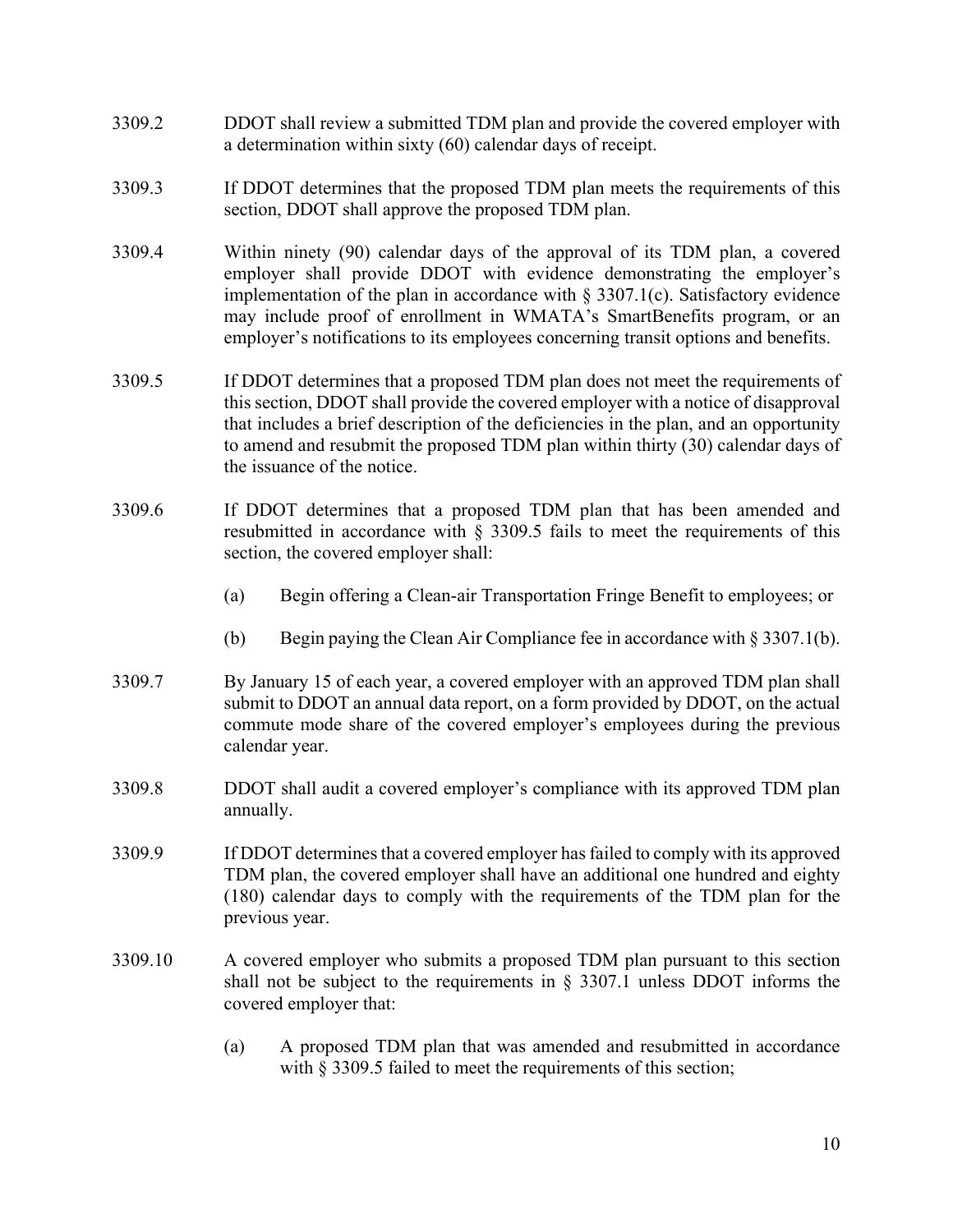- (b) The covered employer failed to submit an annual data report as required by § 3309.7;
- (c) After one hundred eighty (180) calendar days granted pursuant to § 3309.9, the covered employer failed to comply with its approved TDM plan for the previous year; or
- (d) The covered employer failed to implement an approved TDM plan within ninety (90) calendar days of written approval from DDOT.

#### **A new section 3310, CLEAN-AIR TRANSPORTATION FRINGE BENEFIT: MARKET VALUE OF EMPLOYER-PROVIDED PARKING BENEFIT, is added to read as follows:**

- 3310.1 DDOT shall determine the market value of a Clean-air Transportation Fringe Benefit for each covered employer. The market value of a Clean-air Transportation Fringe Benefit shall be:
	- (a) The median of the publicly-advertised monthly prices of parking available for rent to the public at any privately-owned parking facilities within one quarter (1/4) mile of the business premises;
	- (b) If there is no privately-owned parking facility within one quarter (1/4) mile of the employee's place of work that rents parking to the public, the median of the publicly-advertised monthly prices of parking available for rent to the public at any privately-owned parking facilities within one half (1/2) mile of the business premises; or
	- (c) If there is no privately-owned parking facility within one-half mile of the employee's place of work that rents parking to the public, a sum of one hundred seventy five dollars (\$175), which may be adjusted according to the most recent Consumer Price Index for All Urban Consumers in the Washington Metropolitan Statistical area, as published by the United States Bureau of Labor Statistics. DDOT shall publish the adjusted sum on its website.
- 3310.2 For purposes of this section, "parking facility" means a facility licensed pursuant to and compliant with Chapter 6 of Title 24 of the DCMR.
- 3310.3 The publicly-advertised monthly price of a particular privately-owned parking facility shall be determined by referencing published prices available online or in print that correspond to what an individual would pay for monthly access to the parking facility and shall not include personalized price quotes or special one-time or recurring discounts.

#### **A new section 3311, CLEAN-AIR TRANSPORTATION FRINGE BENEFIT: EMPLOYER REPORTING OF PARKING BENEFITS, is added to read as follows:**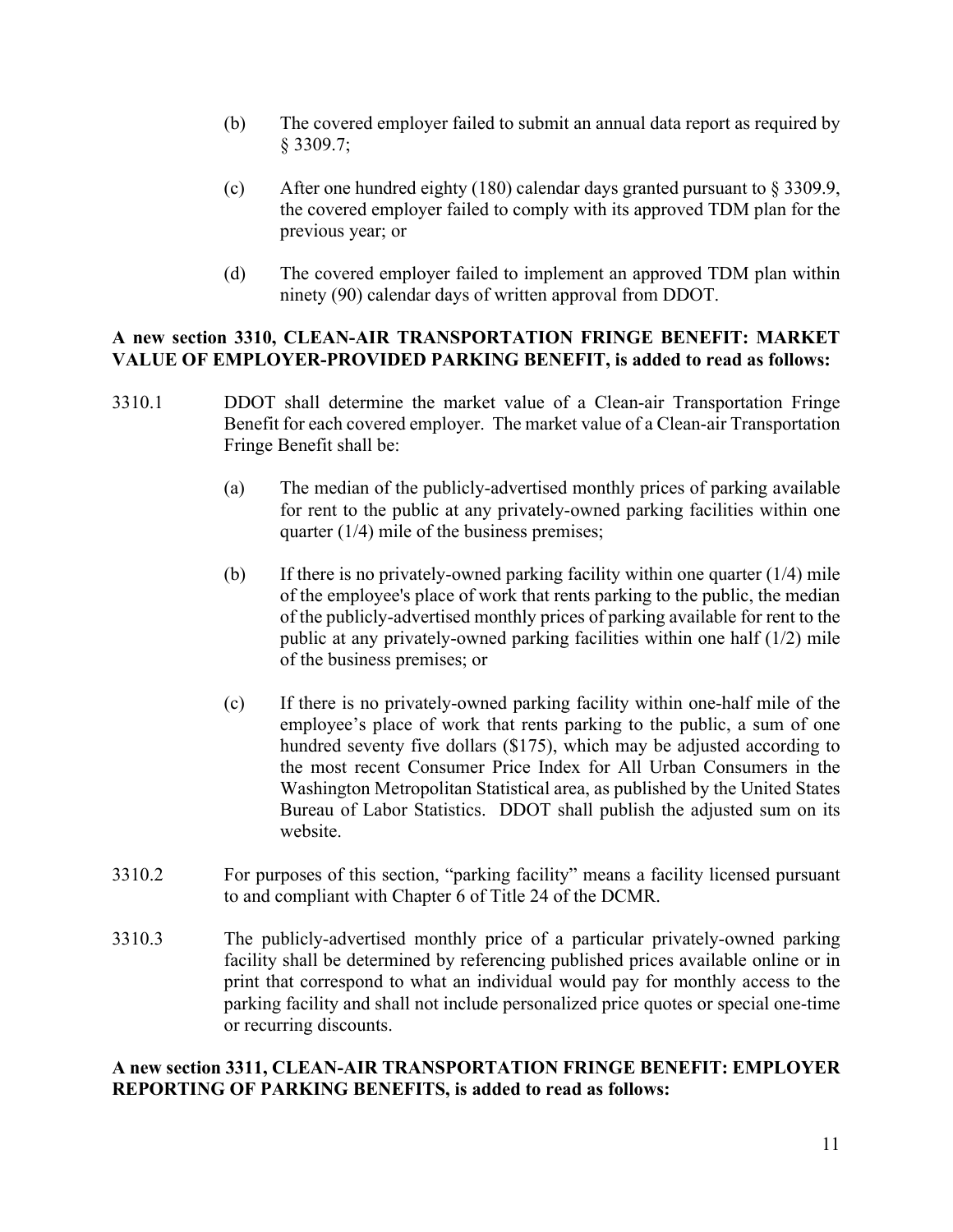- 3311.1 Each covered employer shall submit to the Director of DDOT a report every two (2) years, with the first report to be submitted by January 15, 2023, that includes:
	- (a) The total number of employees;
	- (b) The number of employees:
		- (1) Offered a parking benefit;
		- (2) Using a parking benefit;
		- (3) Offered a Clean-air Transportation Fringe Benefit;
		- (4) Using a Clean-air Transportation Fringe Benefit; and
		- (5) For whom the covered employer is paying to DDOT the \$100 Clean Air Compliance Fee;
	- (c) The market value of the Clean-air Transportation Fringe Benefit for the covered employer; and
	- (d) Whether any of the exceptions in § 3312 apply to the covered employer, including:
		- (1) If the exception in § 3312.1 applies, the date on which any owned parking spot was purchased by the employer;
		- (2) If the exception in § 3312.2 applies, the date on which the current lease term will end, disregarding any contemplated lease extensions beyond the current term;
		- (3) If the exception in § 3312.3 applies, the date on which the previously approved transportation demand management plan will expire; or
		- (4) If the exception in § 3312.4 applies, the date on which the current Campus Plan expires, disregarding any contemplated term extensions.

# **A new section 3312, CLEAN-AIR TRANSPORTATION FRINGE BENEFIT: APPLICABILITY AND EXCEPTIONS is added to read as follows:**

3312.1 A parking benefit offered by a covered employer who, before October 1, 2020, owned, and continues to own, the parking spot used by an employee as a parking benefit shall not be subject to the provisions of § 3307.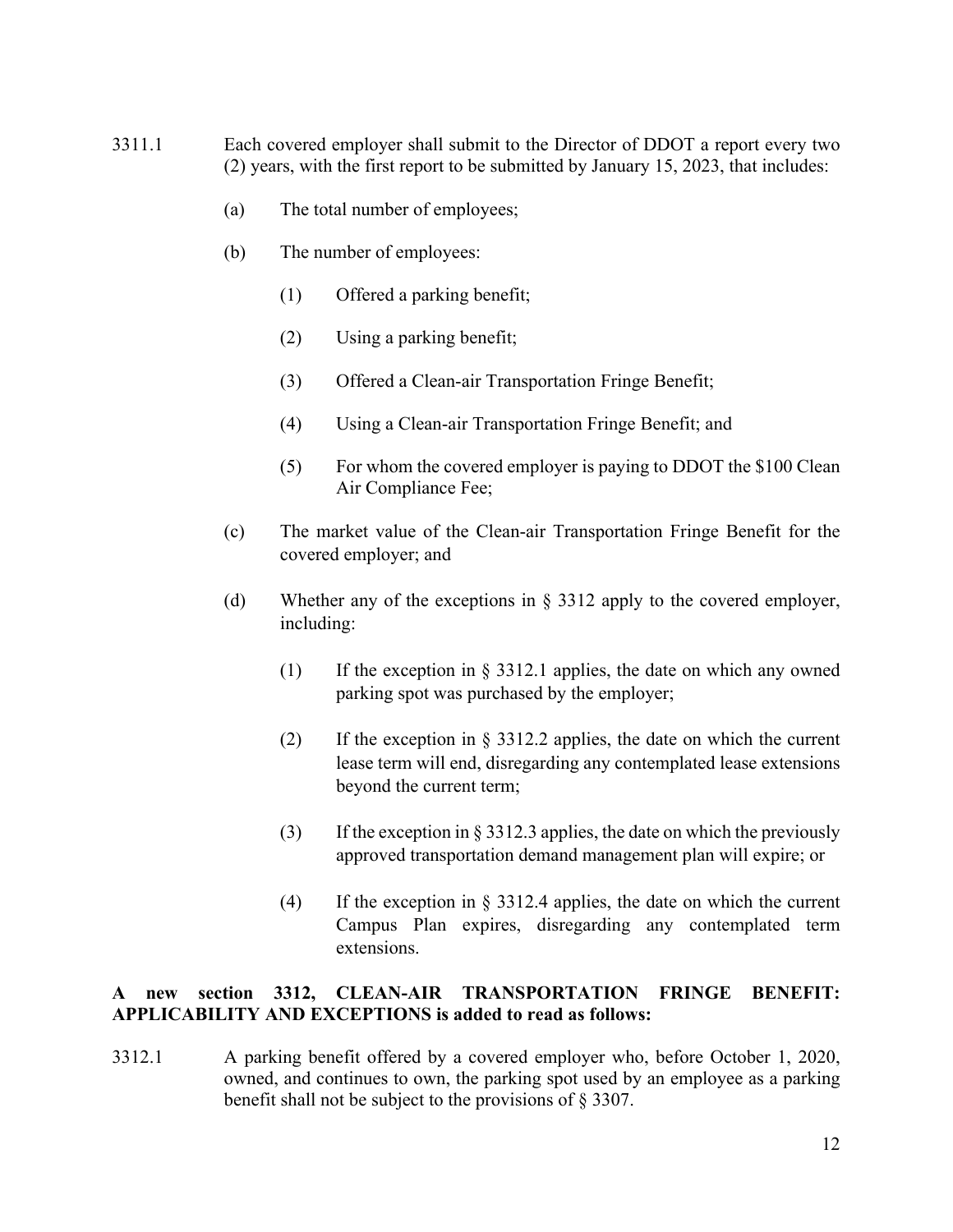- 3312.2 A parking benefit offered by a covered employer who, before October 1, 2020, leases the parking spot used by an employee as a parking benefit shall not be subject to the provisions of § 3307 until the end of the current lease term, regardless of whether the lease agreement contemplated extension beyond the current lease term.
- 3312.3 A covered employer who, before October 1, 2020, is party to a transportation demand management (TDM) plan that was reviewed by DDOT, shall not be subject to the provisions of § 3307 until the end of the current term of the TDM plan, regardless of whether the TDM plan contemplated extension beyond the current term, or until October 1, 2025, whichever is earlier.
- 3312.4 A covered employer who, before October 1, 2020, is party to a Campus Plan approved pursuant to Subtitle X101 of Title 11 of the DCMR, shall not be subject to the provisions of § 3307 until the end of the current term of the Campus Plan, regardless of whether the Campus Plan contemplated extension beyond the current term, if the Campus Plan requires annual reporting to DDOT of:
	- (a) The current percentage, and year-over-year change in the percentage, of trips to campus that are made by car, including for-hire vehicles;
	- (b) Performance standards in the Campus Plan related to reducing the percentage of trips to campus that are made by car, including for-hire vehicles; and
	- (c) Policies that the covered employer will adopt to meet the performance standards in the Campus Plan related to reducing the percentage of trips to campus that are made by car, including for-hire vehicles.

#### **Section 3399, DEFINITIONS, is amended as follows:**

#### **Subsection 3399.1 is amended as follows:**

#### **A new definition, "Clean-air Transportation Fringe Benefit", is added after the definition of "Act" to read as follows:**

- **Clean-air Transportation Fringe Benefit** means the following benefits that are provided, in addition to compensation, by a covered employer to an employee:
	- (a) Transportation in a commuter highway vehicle, as that term is defined in Section 132(f)(5)(B) of the Internal Revenue Code (26 USC  $\S$  132(f)(5)(B)), if such transportation is in connection with travel between the employee's residence and place of employment;